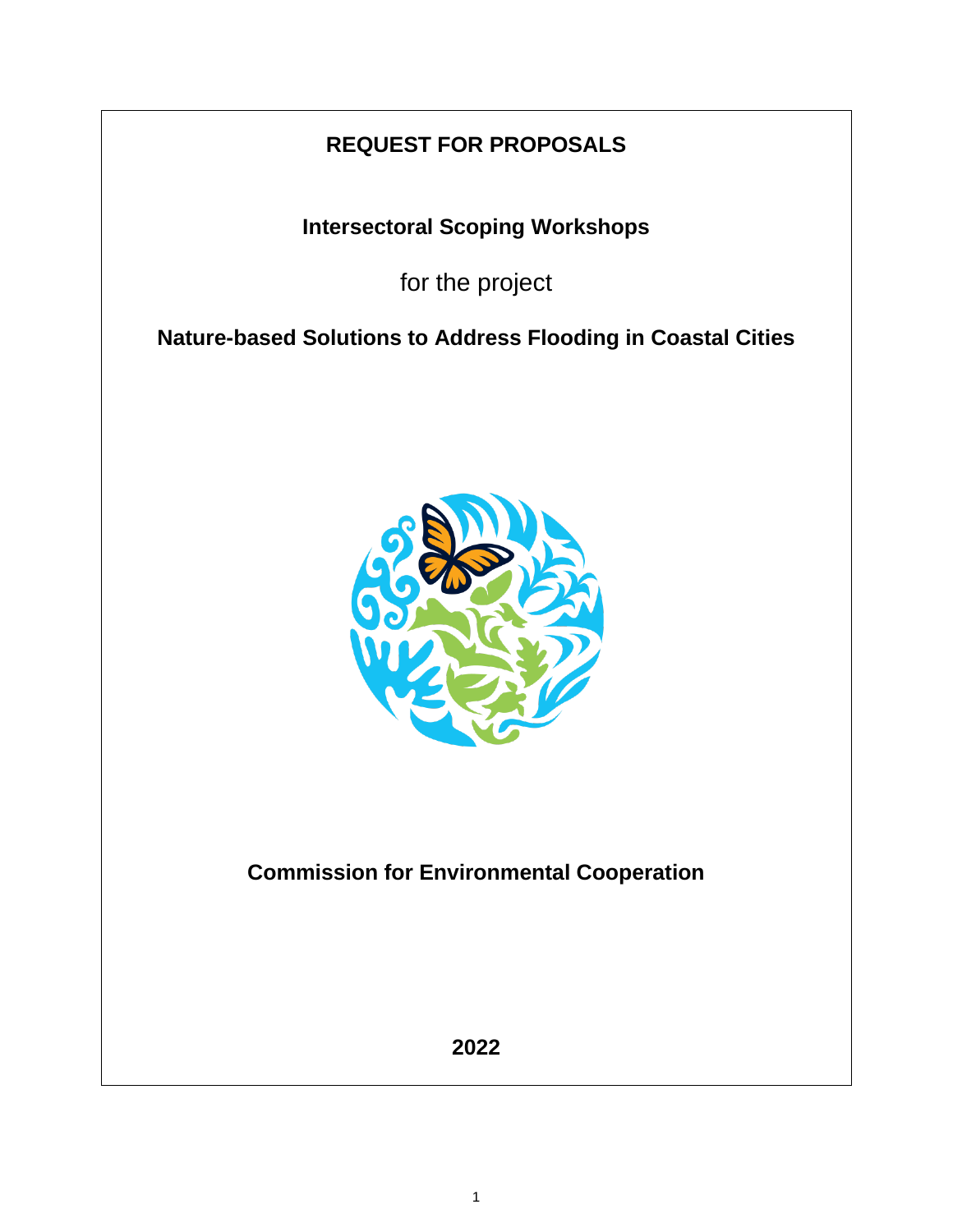## **I. Overview**

The Commission for Environmental Cooperation (CEC) is requesting proposals from prospective consultants to convene practitioners working on nature-based solutions (NBS) in North America and scope needs and opportunities for supporting broader implementation of NBS to address flooding in coastal cities. Specifically, the consultant would be expected to facilitate three virtual workshops with interdisciplinary practitioners from Canada, Mexico, and the United States.

The CEC was established by the governments of Canada, Mexico and the United States through the North American Agreement on Environmental Cooperation, the environmental side agreement to NAFTA. An intergovernmental organization, the CEC brings together citizens and experts from governments, nongovernmental organizations, academia and the business sector to seek solutions to protect North America's shared environment while supporting sustainable economic development. Find out more at: [<www.cec.org>](http://www.cec.org/).

The CEC's Council, its governing body, approved the project entitled Nature-based Solutions to Address Flooding in Coastal Cities as part of the Operational Plan for 2021, with the purpose of filling knowledge gaps in supporting the broader implementation of NBS in North American coastal cities. For a complete description of the project, including tasks and related budget, please visit the CEC website at: [<http://www.cec.org/nature-based-solutions-to-address](file:///C:/Users/ngoni/Downloads/%3chttp:/www.cec.org/nature-based-solutions-to-address-flooding-in-coastal-cities/%3e)[flooding-in-coastal-cities/>.](file:///C:/Users/ngoni/Downloads/%3chttp:/www.cec.org/nature-based-solutions-to-address-flooding-in-coastal-cities/%3e)

# **II. Terms of Reference**

## **A. Overview and Scope**

One of the objectives of this project is to bring together NBS practitioners working across North America in a broad range of disciplines, to lay the foundation for a North American community of practice that can offer an interdisciplinary approach to implementing NBS to address flooding in coastal cities. This objective will be met by convening a series of virtual workshops to identify opportunities and priority areas for intersectoral and intergovernmental trinational work. The workshops will be on the following topics: socio-economic co-benefits of NBS, retrofitting existing infrastructure with NBS, and monitoring efficacy of NBS.

The final outputs of this work (the workshop reports) will leverage existing NBS efforts and identify specific opportunities to fill knowledge and information gaps that currently limit the application of NBS to address flooding in coastal cities.

## **B. Description of Services**

The consultant shall coordinate with the CEC's designated contacts to accomplish the following tasks for a series of three workshops, one on each of the following topics: NBS co-benefits, retrofitting existing infrastructure using NBS, and monitoring efficacy of NBS. For each workshop, the consultant will:

- 1. Prepare the workshop:
	- 1.1. Prepare draft detailed workshop agenda outlining the subtopic sessions and format to be shared with the CEC and Project Steering Committee, and incorporate feedback received. The consultant is expected to suggest a workshop format suited to the challenges of maintaining engagement and having an interactive discussion online. As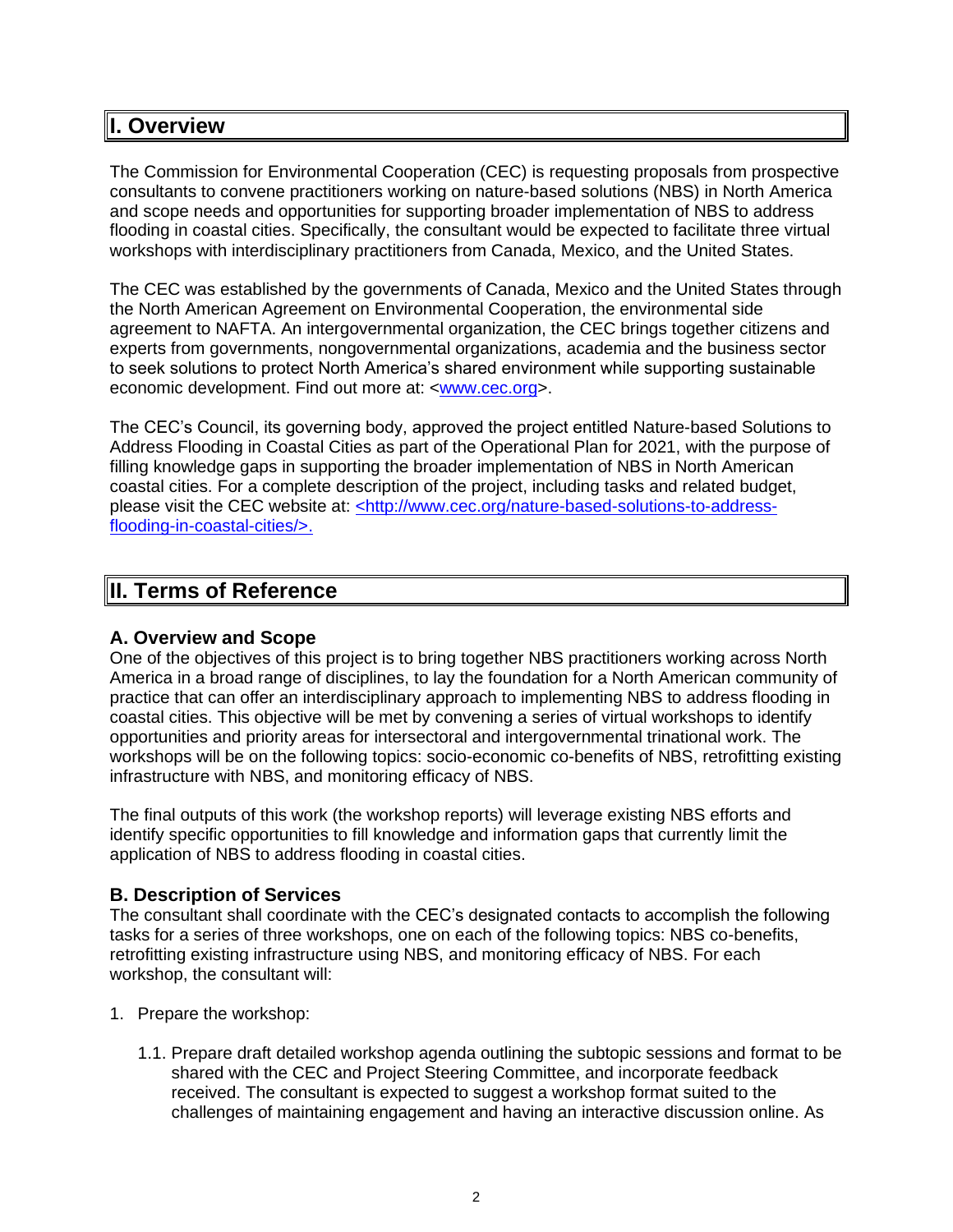such, each workshop could be divided into subtopics, with each subtopic including brief presentations from experts in Canada, Mexico, and the United States (3 x 10 minutes) followed by a facilitated discussion (90 minutes). Each workshop could be delivered through 3-4 subtopic sessions (over 1-3 days). The purpose of the workshops is to identify gaps and opportunities, and for practitioners to share experience on integrating coastal flood risk management in urban areas.

- 1.2. In collaboration with CEC staff and the Project Steering Committee, identify speakers/presenters from each country to give brief presentations at the beginning of each subtopic session. The purpose of the presentations is to give a brief overview of the state of knowledge on a specific topic, and to provide content for the discussion.
- 1.3. Prepare a draft invitation letter for speakers and presenters, clearly outlining expectations and logistics for their presentations (e.g., length, topic, slides required).
- 2. Identify participants:
	- 2.1. In collaboration with CEC staff and the Project Steering Committee, identify participants covering a range of NBS-relevant disciplines and agencies (e.g., NBS application, disaster risk reduction, climate change adaptation, municipal flood management, conservation practitioners, scientists, engineers, contractors, planners, policymakers, municipal representatives, project funders and evaluators, among others).
	- 2.2. Prepare a draft invitation letter for participants.
- 3. Facilitate the workshop:
	- 3.1. The workshops are expected to take place in May and June 2022 (to be confirmed), on dates determined with the CEC that will accommodate participants. The consultant is expected to dedicate sufficient time to preparing the workshops, showing flexibility so as to be available on the chosen workshop dates and having access to a place of work with a reliable Internet connection for conducting the workshops. During the workshop, gather input and feedback from participants that can be included in the workshop report.
- 4. Produce a workshop report (no later than 2 weeks following each workshop):
	- 4.1. The workshop report should contain sufficient detail to accurately reflect the topics, ideas, and substance of the workshop discussion, compiling the key elements discussed and identifying specific opportunities and priority areas for trinational work. A draft report must be submitted to relevant CEC staff and Project Steering Committee for review and comments.
	- 4.2. Deliver a final workshop report, integrating feedback received from the CEC and Project Steering Committee, as appropriate, and including all presentations and other material submitted by the presenters and participants.

#### **Deliverables**

- 1. Three draft workshop agendas and materials, for review by CEC staff and Project Steering Committee.
- 2. Three lists of NBS practitioners and experts who will deliver brief presentations, and draft invitation/information letters.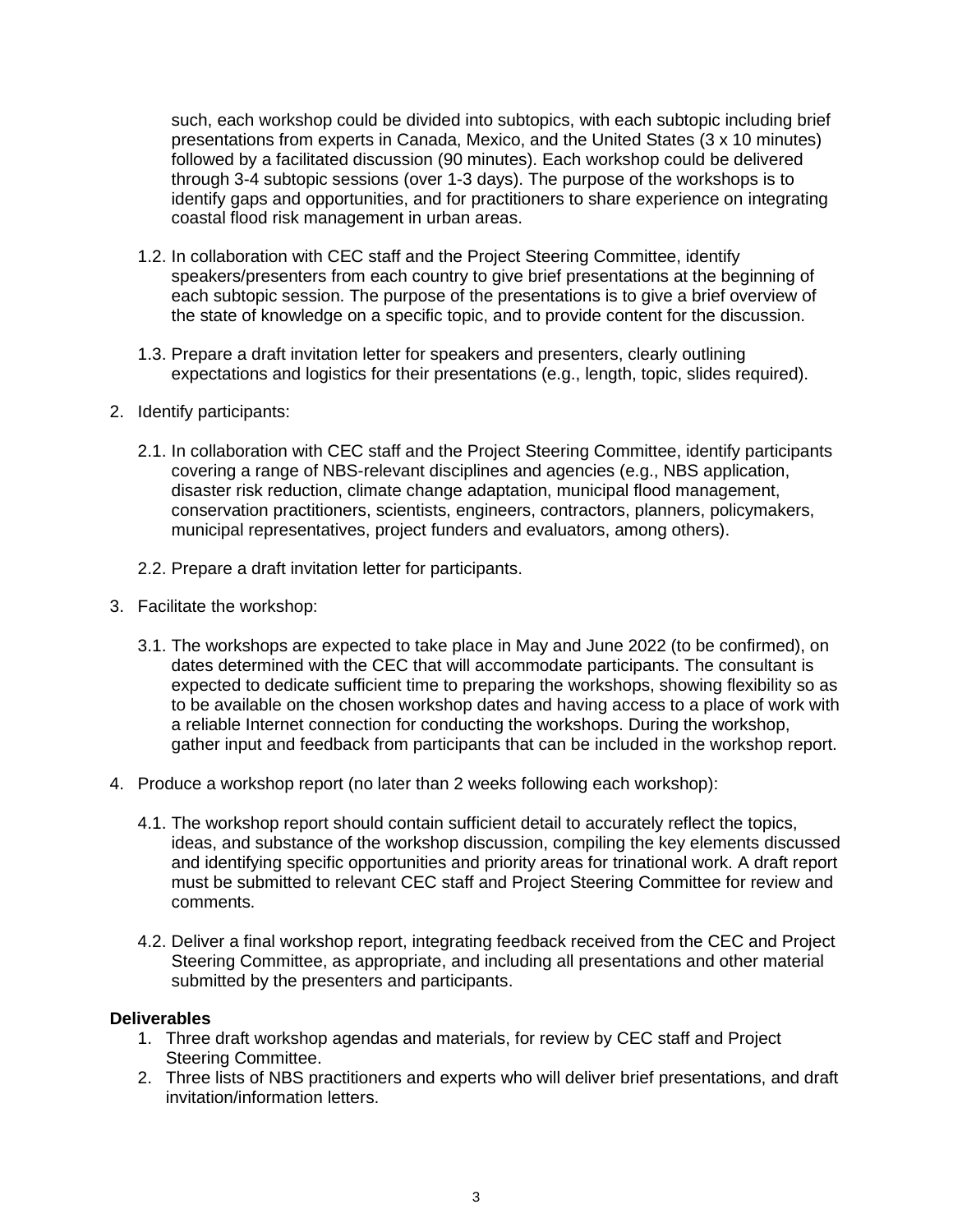- 3. Three lists of participants covering a range of NBS-relevant disciplines and agencies, and draft invitation letters.
- 4. Three detailed workshop reports.

## **Meeting Arrangements**

The CEC will arrange remote conferencing services for the workshops, including simultaneous interpretation and translation of supporting materials. These costs will be borne by the CEC and should not be included in the budget breakdown submitted by the consultant.

## **C. Periodic Reporting Requirements**

Throughout the project, the consultant will work in close collaboration with the CEC, the Project Steering Committee, and experts to gather information to support delivery of the work. The consultant may consult directly with government officials and other experts, as needed. However, the consultant shall report only to, and receive direction only from, the CEC designated staff.

The CEC Secretariat will forward draft deliverables to the project's Steering Committee and other experts (to be specified), for their review and comment.

The CEC Secretariat will arrange teleconferences with the consultant, the CEC designated staff, and other experts on an as-needed basis. The goal of these meetings will be to present the products and assess progress on the project. The consultant is expected to be available for these calls, at mutually agreed times. The consultant will inform the CEC of any potential problems and suggest solutions and actions that could be taken to facilitate the achievement of desired results. The consultant will work in his or her own offices

| Provisional timeline of expected deliverables |                                                                                                                                                                   |  |
|-----------------------------------------------|-------------------------------------------------------------------------------------------------------------------------------------------------------------------|--|
| late March 2022                               | For each workshop, draft workshop agendas and materials (3)                                                                                                       |  |
|                                               | agendas and sets of materials)                                                                                                                                    |  |
| late March 2022                               | For each workshop, a list of NBS practitioners and experts to do<br>brief presentations during the workshop, and draft<br>invitation/information letter (3 lists) |  |
|                                               |                                                                                                                                                                   |  |

#### **Provisional timeline of expected deliverables**

|                              | <b>DIDI PIODOMANOMO GUMMA MOTOMONOP, GNA GIGH</b><br>invitation/information letter (3 lists)                                                                                                                                               |
|------------------------------|--------------------------------------------------------------------------------------------------------------------------------------------------------------------------------------------------------------------------------------------|
| early April 2022             | For each workshop, a list of participants covering a range of NBS-<br>relevant disciplines and agencies, and draft invitation letter (3 lists)                                                                                             |
| May-June 2022<br>(dates TBD) | Facilitate three virtual workshops                                                                                                                                                                                                         |
| May-June 2022                | Deliver three detailed draft workshop reports (within 2 weeks<br>following each workshop) for review by the CEC and Project Steering<br>Committee                                                                                          |
| late June 2022               | Deliver three final workshop reports, integrating feedback received<br>from the CEC and Project Steering Committee, as appropriate, and<br>including all presentations and other material submitted by the<br>presenters and participants. |

experts to deliver

## **D. Quality of Deliverables**

The consultant is responsible for providing deliverables of **publishable quality** (i.e., copy-edited prior to submission) in English and, when applicable, for the technical editing of the materials. The consultant will submit to the CEC Secretariat all written material (including complete drafts and final reports) in Microsoft Word, following the format of the CEC's *[Report Template](http://www.cec.org/cec_document_template_2015-rev/)* when applicable and adhering to the precepts of the *[Guidelines for CEC Documents and Information](http://www.cec.org/guidelines-for-cec-documents/)  [Products](http://www.cec.org/guidelines-for-cec-documents/)*, as supplemented by the CEC's English *[Style Guide](http://www.cec.org/18873_style-guide/)*. Supporting documents for tables,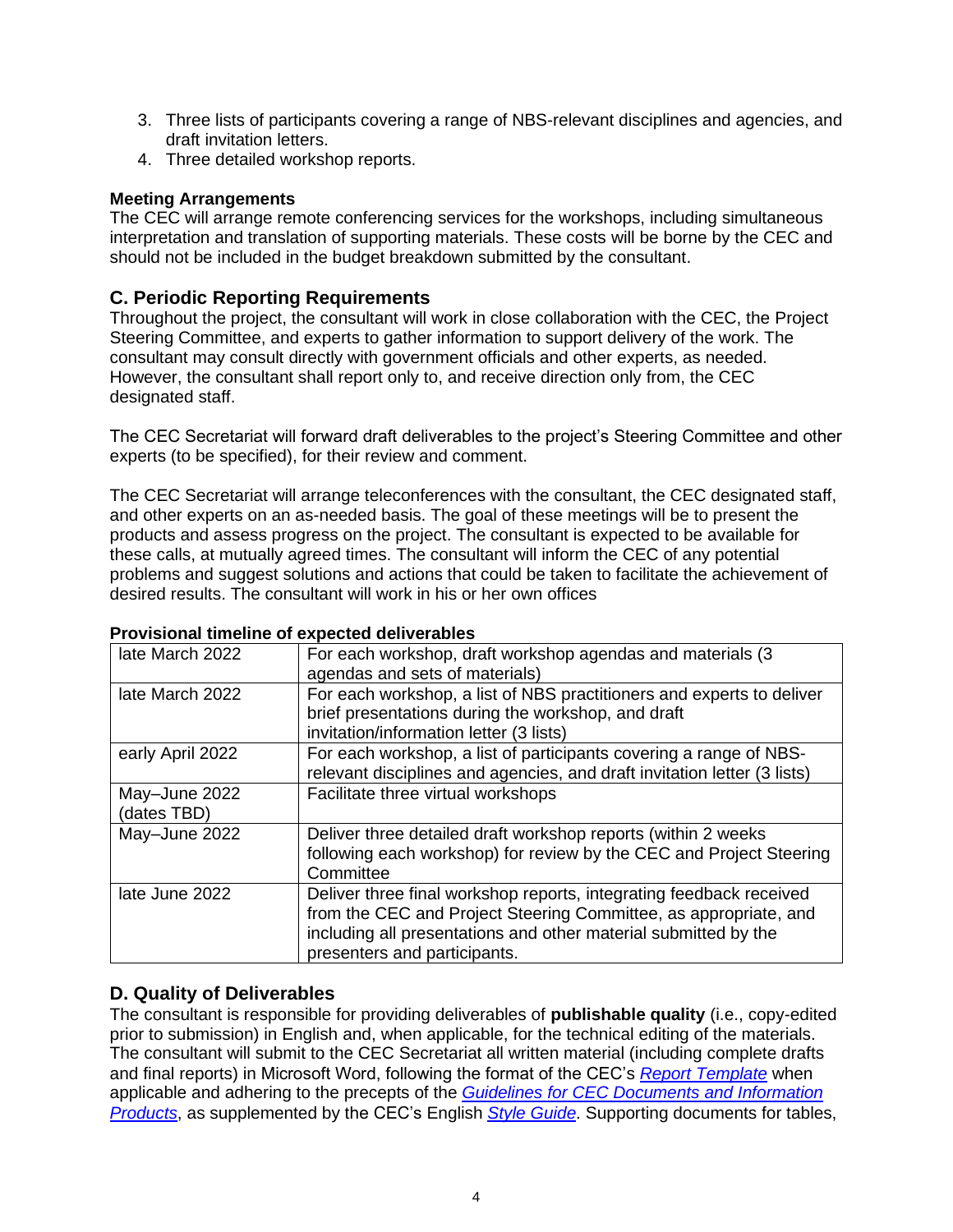figures and maps will be submitted with the report in their original file format (e.g., Excel or ArcGIS). Note that all amounts shall be presented in metric units. The CEC Secretariat will be responsible, when applicable, for translation, printing, publication and distribution of products from this activity.

Upon delivery by the consultant of a final version of the report or other written materials under the project, the CEC reserves the right to a 15-business day period to review the document(s), notify the consultant of any potential issues or errors, and return the document(s) to the consultant for appropriate corrections, at no extra cost. In all cases, contract payments will be withheld if products submitted to the CEC fail to fulfill the quality and formatting requirements specified above. In the event that the consultant neglects to make the required corrections or if, following corrections, a deliverable remains unsatisfactory, the document shall be edited or revised by a third party designated by the Secretariat, the cost of which shall be deducted from the consultant's fees at a rate of C\$60 per hour.

## **E. Plagiarism**

Plagiarism is the act of conveying someone else's original expression or creative ideas as one's own and can be a violation of copyright law. Neither intentional nor unintentional plagiarism is acceptable to the CEC. The consultant must follow good scholarly methodology in preparing reports and deliverables under the contract, including systematic referencing in footnotes or insentence references, for any secondary sources, quotations, data, etc., that do not originate with the author. Sources for tables and figures reproduced from other literature must be given in a "Source" attribution immediately below the table or figure. Failure to properly reference the source of such borrowed material constitutes plagiarism and will be considered a breach of contract. For further information, see [Guidelines for CEC Documents and Information Products.](http://www.cec.org/wp-content/uploads/guidelines-for-cec-documents.pdf) In addition, for every written deliverable submitted, the Consultant must use iThenticate software, or an equivalent software approved by the Commission, to validate the written product in question and must forward the plagiarism review results to the CEC at the time of document submission. Contract payments will be retained if products do not fulfil these requirements.

# **III. Requirements and Proposal Evaluation**

## **A. Mandatory Requirements**

*To be eligible for further consideration, all consultants must fulfill the following basic requirements.*

#### **1. In-country Ability**

The consultant, as well as all their personnel and subconsultants, must reside and be authorized to work legally in Canada, Mexico or the United States of America. If travel is required, the consultant must possess valid documentation to travel within these countries.

#### **2. Key Personnel**

For the purposes of this RFP, the term "consultant" may refer to either a group or company or a single individual.

If a proposal is submitted by a consortium of individuals or institutions, a "lead" consultant should be designated to take responsibility for ensuring overall coordination, the coherence of activity outputs, and the integration of information and ideas.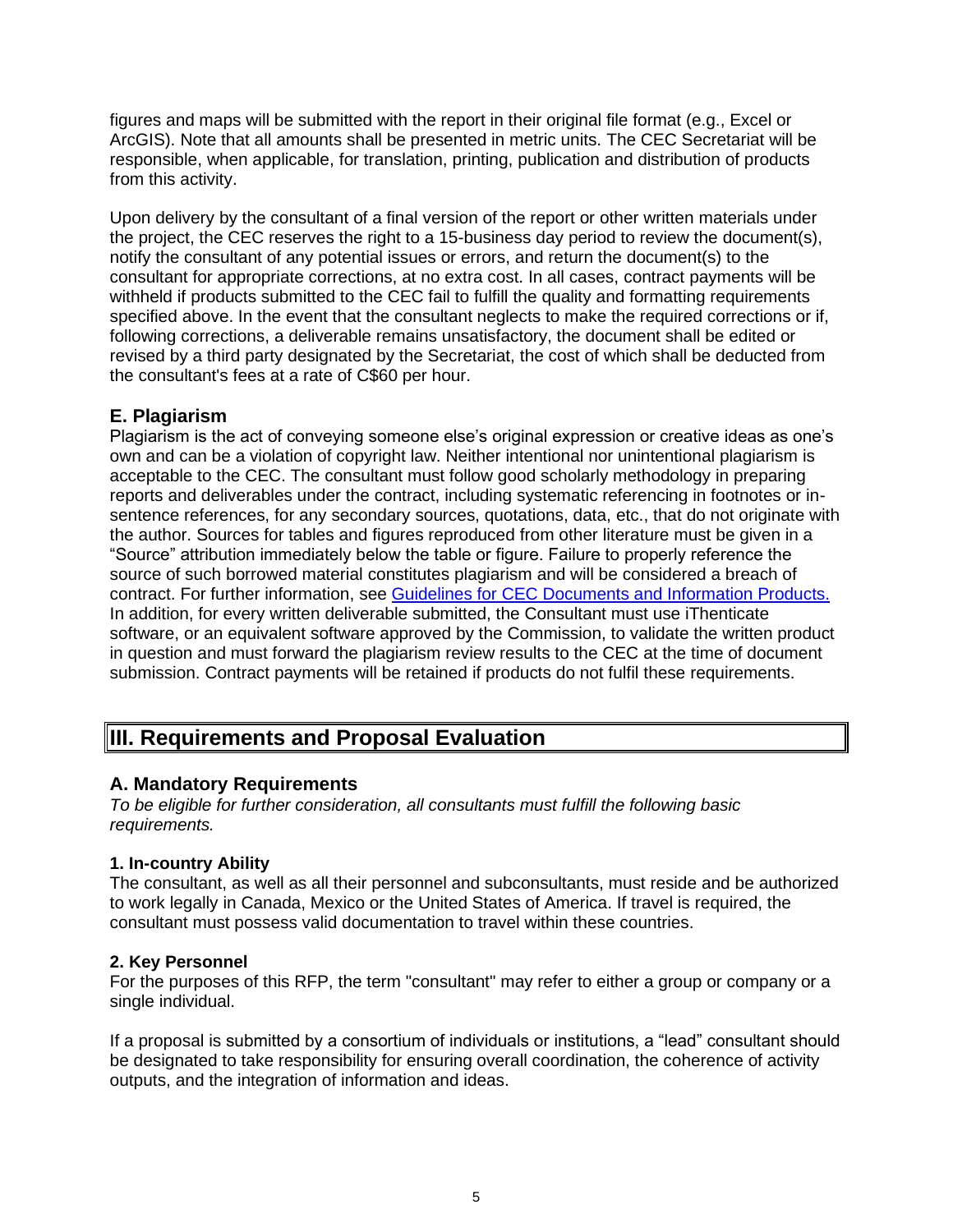## **3. Qualifications Required**

The consultant must possess competence and experience in:

- Nature-based solutions (NBS) for coastal flood risk management
- Preparing and facilitating expert meetings, including facilitating opportunities for interdisciplinary exchange and knowledge sharing
- Working effectively and with appropriate consideration to social and cultural differences across Canada, Mexico, and the United States

The consultant must be fluent in both written and spoken English; proficiency in Spanish and/or French is desirable.

#### **4. Proposal Submission**

It is the intention of the CEC Secretariat to include the **Terms of Reference** (**Section II** of this document) in the contract negotiated with the successful applicant. Therefore, prospective consultants should refer to these for more detailed information on the project and the services to be provided. Prospective consultants are requested not to reiterate the Terms of Reference in their submissions, but are invited to suggest modifications to enhance the proposal.

Proposals must include the following:

- A brief statement of interest and intent. This statement should be based upon and serve to demonstrate the consultant's experience and subject knowledge. The statement should address desired results; guidelines (parameters within which results are to be accomplished); resources (human, financial, technical, or organizational support available to help accomplish the results); and other aspects deemed applicable by the consultant. The purpose of this statement is to demonstrate not only the consultant's general and specific familiarity with the subject area, but also to highlight writing skills;
- A general work plan for carrying out this project;
- Proposed methodology;
- Suggested modifications to the Terms of Reference, and the reasons for such modifications;
- Resumes of the key personnel involved in the project;
- Detailed cost breakdown, including number of person/days of key and other personnel, direct and indirect costs, travel costs and applicable taxes;
- Description of relevant experience and any other relevant information;
- Two samples of previous work;
- Two letters of recommendation from previous assignments; and
- List of no less than three references.

#### **B. Other Information to be Provided**

Potential consultants are encouraged to submit any additional information that they believe will assist the CEC Secretariat in the evaluation of their proposal. However, the proposal should not exceed six (6) pages, exclusive of applicant resumes, samples of previous work or corporate brochures.

#### **C. Type of Contract to be Used for These Services**

The CEC Secretariat intends to use its milestone-based contract for these services. A sample is available upon request. If the contract is negotiated with a consortium, the CEC will offer the consultants the option to have separate contracts between each consultant and the CEC.

All work within the contract must be completed by 30 June 2022.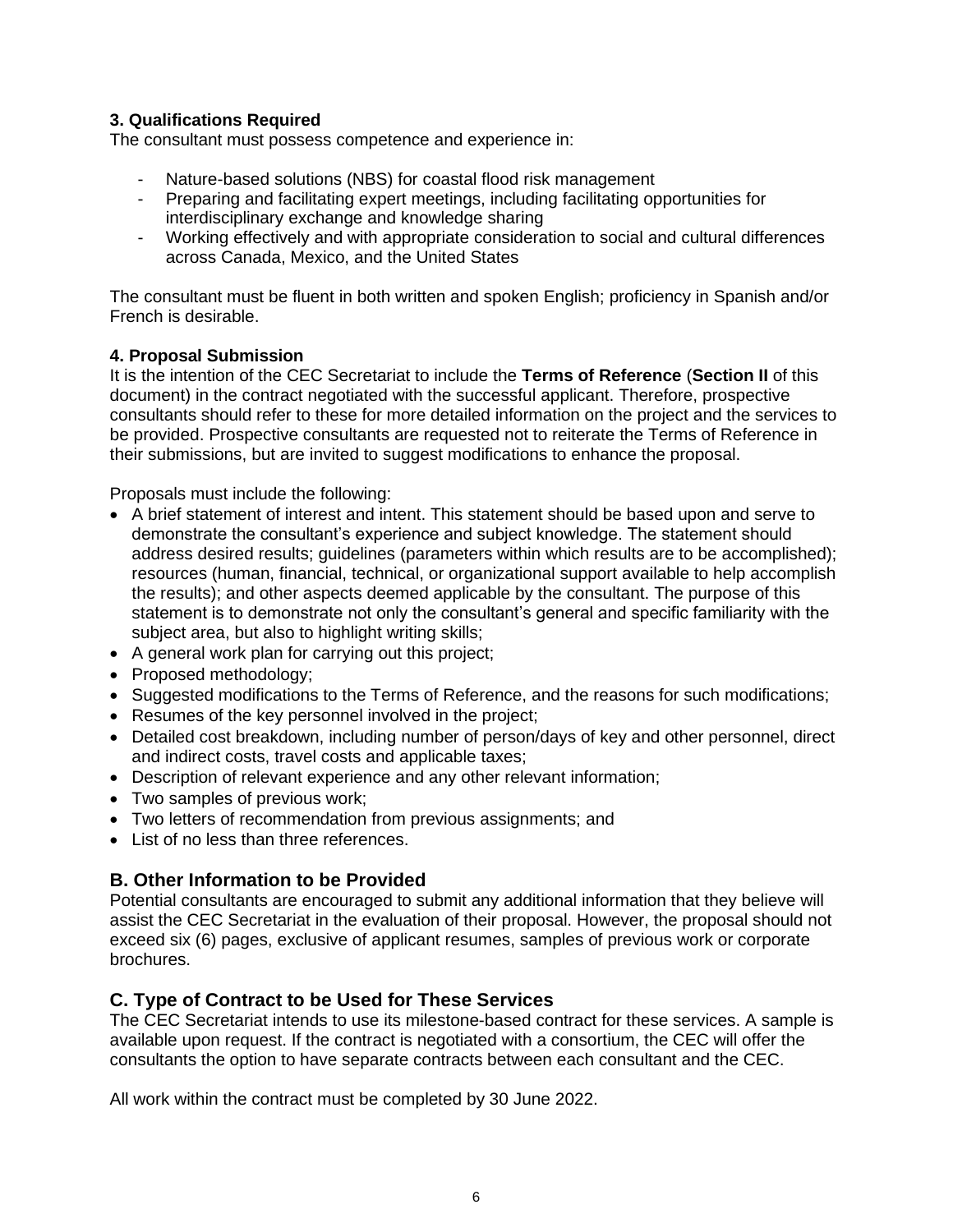## **D. Selection Procedure**

The consultant deemed best qualified will be selected on the basis of a competitive process, in accordance with sections 2.5-2.7 of the *[CEC Consultant Services Procurement Manual](http://www.cec.org/wp-content/uploads/18890_consultant_services_procurement_manual.pdf)*.

Proposals that the CEC Secretariat determines to be complete will be evaluated according to the procedure described below. Prospective consultants who submit proposals determined by the CEC Secretariat to be incomplete will be so notified in writing.

Each complete proposal that is submitted will be evaluated by the CEC Secretariat according to the following criteria, with a point rating assigned for each:

| <b>Evaluation Criteria</b>                                      | Maximum<br><b>Point Rating</b> |
|-----------------------------------------------------------------|--------------------------------|
| Experience, qualifications and competency of key personnel      | 40                             |
| Understanding of project requirements and adequacy of work plan | 30                             |
| Suitability of the proposed approach                            | 10 <sup>1</sup>                |
| Adequacy of budget                                              | 10 <sup>1</sup>                |
| Writing ability                                                 | 10 <sup>1</sup>                |
| Total                                                           | 100                            |

A minimum score of 80 will be required for the prospective consultant's proposal to be eligible for further consideration. Cost efficiency will be taken into account in the evaluation.

Proposals in response to this request will be evaluated by the CEC designated staff and technical reviewers, who will form an Evaluation Committee. Each member of the Evaluation Committee will receive a copy of the proposals and will be asked to rate each proposal using the evaluation criteria and its maximum point ratings given above.

The CEC designated staff will arrange for a conference call/meeting among the members of the Evaluation Committee to discuss the ratings, arrive at final scores, and, subsequently, a ranking of all proposals. The strengths and weaknesses of each proposal, in terms of the evaluation criteria, will be noted and summarized. Once the selection has been made, each prospective consultant will be provided with their score—if requested—along with their comparative ranking. However, neither the evaluations nor the scores of other bidders will be provided.

## **E. Estimated Level of Resources Required**

The budget for this activity is not expected to exceed C\$30,000 including professional fees and expenses. Reimbursable expenses are detailed in the CEC standard contract, available upon request; in addition, the cost of using iThenticate or other approved software to detect plagiarism (US\$50) should also be considered.

For universities and nongovernmental organizations, note that the CEC accepts that overhead be charged for administration and other indirect costs up to 15% of the total value of the contract.

If the proposal were presented by a consultant established in Mexico, the applicable valueadded tax will be 0%, in accordance with Article 29, section IV, paragraph a) of Mexico's VAT Act, as these are technical services that were engaged from abroad.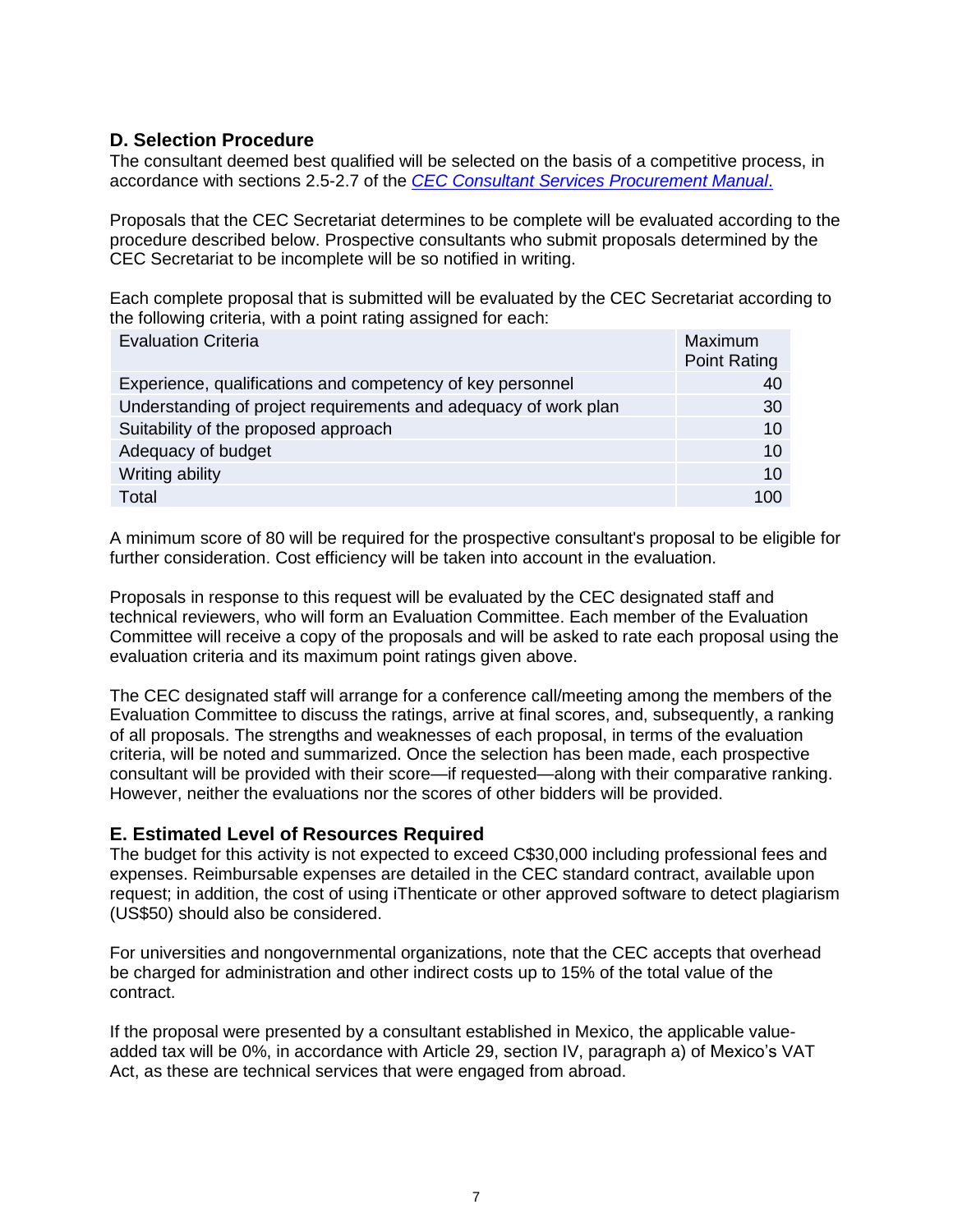If a currency other than Canadian dollars is used, the consultant should indicate the total cost of the professional services in Canadian dollars as well as the currency of choice, for comparison purposes.

## **F. Basis of Payment Required**

The consultant will be paid by milestone.

Payment shall be made only for *bona fide* consultant fees and legitimate expenses incurred in accordance with the contract for professional services, and only upon receipt and documented acceptance by the Secretariat of statement(s) of account/invoice(s) from the consultant. Settlement of invoices that are acceptable for payment will normally be made 30 days from the date of receipt by the Commission.

## **G. Conflict of Interest**

"Conflict of interest" means, but is not limited to, a situation where a consultant's personal interest is sufficiently connected with professional duties under the contract, such that it results in a reasonable apprehension that said personal interest may influence the exercise of professional responsibilities under the contract. For example, a direct conflict of interest exists when the consultant is also a CEC government official or is related to or closely affiliated with a CEC government official, CEC staff member or third party involved with the performance of the services.

The consultant will inform the CEC Secretariat of any circumstance that existed prior to the execution of this contract, or that could manifest during the performance of this contract, which could constitute a conflict of interest. The consultant will complete and sign, on behalf of all his or her personnel, the attached *Declaration of Acceptance and Impartiality and Independence* (see Annex). The Consultant will also take note of the *[CEC Consultant Services Procurement](http://www.cec.org/wp-content/uploads/18890_consultant_services_procurement_manual.pdf)  [Manual](http://www.cec.org/wp-content/uploads/18890_consultant_services_procurement_manual.pdf)*.

## **H. Deadlines for Proposal Submission and Decision**

The proposal, including all relevant attachments, must be received by the CEC Secretariat offices by **17:00 EST on 16 February 2022**. Proposals submitted after this deadline will not be considered.

**Proposals must be submitted via e-mail to lroy@cec.org.** Proposal format may be in Microsoft Word or Adobe PDF format. Once the proposal has been submitted electronically, the CEC will confirm receipt within three business days. If receipt is not confirmed by e-mail within this time, **applicants must contact the CEC**. The contact person is:

Lauren Roy Project Lead, Ecosystems Unit Commission for Environmental Cooperation 700 de la Gauchetière St. West, Suite 1620 Montreal, QC, Canada H3B 5M2 Tel: 514-350-4300; Fax: 514-350-4314

The CEC Secretariat intends to select the consultant and notify the applicants within a reasonable period of time following the proposal submission deadline.